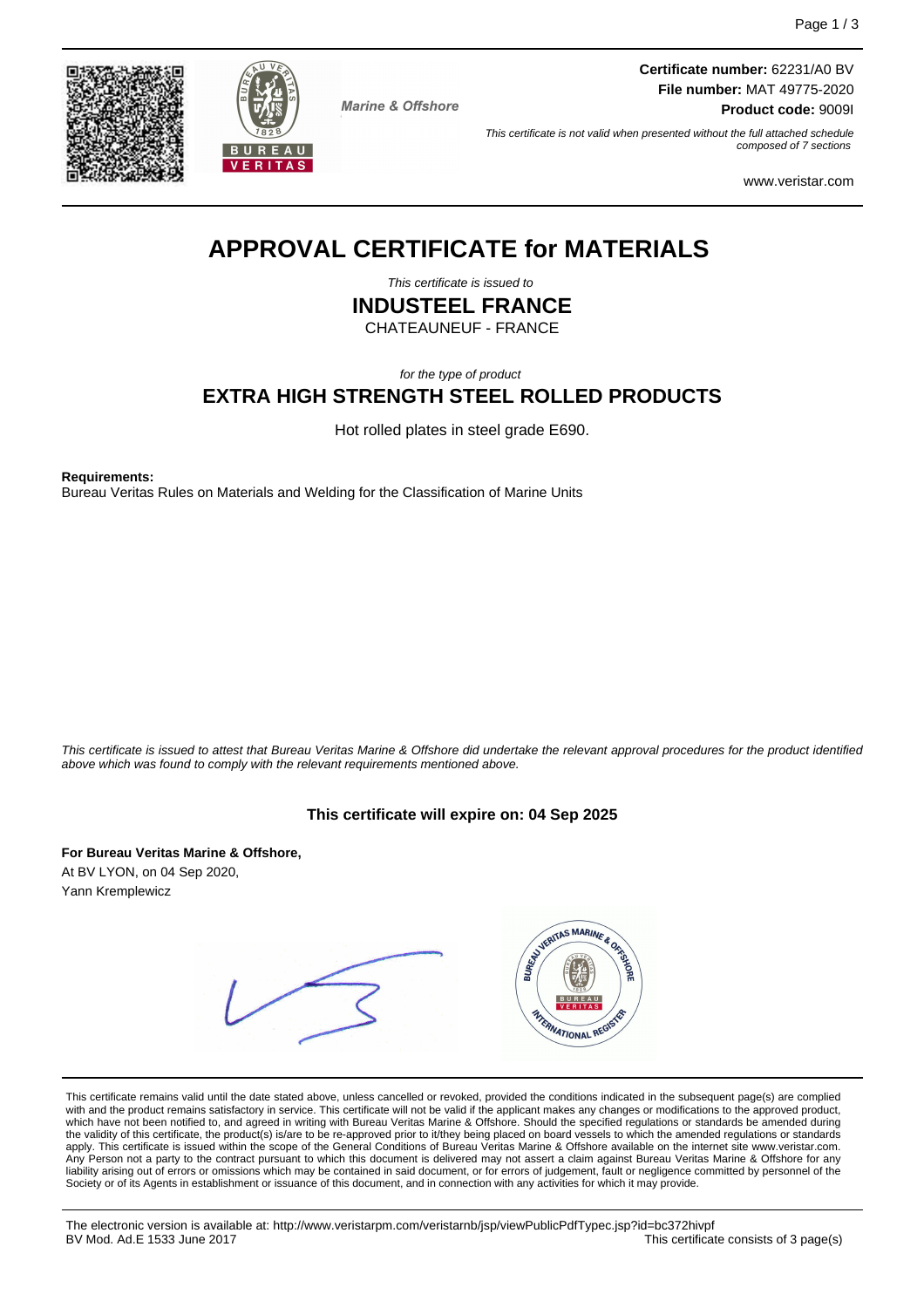# **THE SCHEDULE OF APPROVAL**

#### **1. PRODUCT DESCRIPTION :**

Hot rolled plates.

| Steel grade | <b>Deoxidation practice and Refining</b>  | <b>Delivery condition</b>                                                |
|-------------|-------------------------------------------|--------------------------------------------------------------------------|
| E690        | Killed and fine grain treated with $AI+V$ | Quenched, tempered and stress relieving with thickness up to<br>$254$ mm |

Steelmaking in Electric Arc Furnace (EAF)and Vacuum Degassing(VD). Ingot casting. Minimum reduction ratio 3:1.

#### **2. DOCUMENTS AND DRAWINGS :**

2.1-Documents issued by Industeel France:

-"Presentation Industeel France" dated February 2017.

-"Extension of qualification up to 254mm thick" dated 25/07/2019.

2.2-Chemical composition specification on ladle for grades E690 issued by Industeel France and summarized hereafter

| Elements $(\% )$ | $\mathbf C$                      | Mn                               | <b>Si</b>    | D         |       | Al             | Ti        |                                  | Ni   |
|------------------|----------------------------------|----------------------------------|--------------|-----------|-------|----------------|-----------|----------------------------------|------|
| Min.<br>Max.     | -<br>0.15                        | $\overline{\phantom{a}}$<br>. 60 | 0.10<br>0.40 | 0.020     | 0.010 | 0.020<br>0.080 | -<br>0.02 | 0.03<br>0.05                     | 3.90 |
| Elements $(\% )$ | $\mathbf{C}$ r                   | Cu                               | Mo           | <b>Nb</b> | B     | N              | Ceq       | Pcm                              |      |
| Min.<br>Max.     | $\overline{\phantom{0}}$<br>0.70 | $\overline{\phantom{a}}$<br>0.25 | 0.45<br>0.65 | 0.015     | 0.005 | 0.008          | ۰<br>0.75 | $\overline{\phantom{0}}$<br>0.33 |      |

 $Ceq = C+Mn/6+(Cr+Mo+V)/5+(Ni+Cu)/15$ ;  $Pcm = C+Si/30+(Mn+Cu+Cr)/20+Ni/60+Mo/15+V/10+5B$ .

2.3-CTOD tests have been carried out on base metal and on butt weld assembly with steel grade E690-QT, thickness 254mm, Plate No.22161.2, according to test method ISO 12135 and ISO 15653 and results are summarized hereafter:

| Grade | <b>Welding</b><br>method | <b>Heat input</b><br>(KJ/cm) | <b>Temperature</b> | <b>Notch position</b> | CTOD values (mm)                                       |
|-------|--------------------------|------------------------------|--------------------|-----------------------|--------------------------------------------------------|
|       | N.A.                     | N.A.                         | $-10^{\circ}$ C    | Base metal            | $0.38$ ; $0.48$ ; $0.38$ ;<br>$0.33$ ; $0.24$ ; $0.24$ |
| E690  | <b>SAW</b>               | 20                           | $-10^{\circ}$ C    | Weld metal            | $0.19$ ; $0.23$ ; $0.21$                               |
|       |                          |                              |                    | <b>CGHAZ</b>          | $0.19$ ; $0.17$ ; $0.15$ ;<br>$0.13$ ; $0.15$ ; $0.17$ |

## **3. TEST REPORTS :**

3.1-Documents issued by Industeel France:

- Report Ref.22161.2 dated 25/04/2019

- Report Ref.NT-CRMC-2019-132 Rev.1 dated 19/06/2019.

- Report Ref.21802.2 dated 04/07/2014.

3.2-Documents issued by Institut de soudure - Yutz: -Reports Ref.4680-4I6IWT-V1, Ref.4680-4I6S5B-V1, Ref.4680-4I6P1O-V1dated 17/07/2019.

## **4. APPLICATION / LIMITATION :**

As per Bureau Veritas Rules for Classification. Maximum heat input for weldability testing is 20kJ/mm.

## **5. PRODUCTION SURVEY REQUIREMENTS :**

5.1 - The steel plates are to be supplied by Industeel France in compliance with the type and the requirements described in this certificate.

5.2 - This type of product is within the category IBV of Bureau Veritas Rule Note NR320.

5.3 - BV product certificate is required.